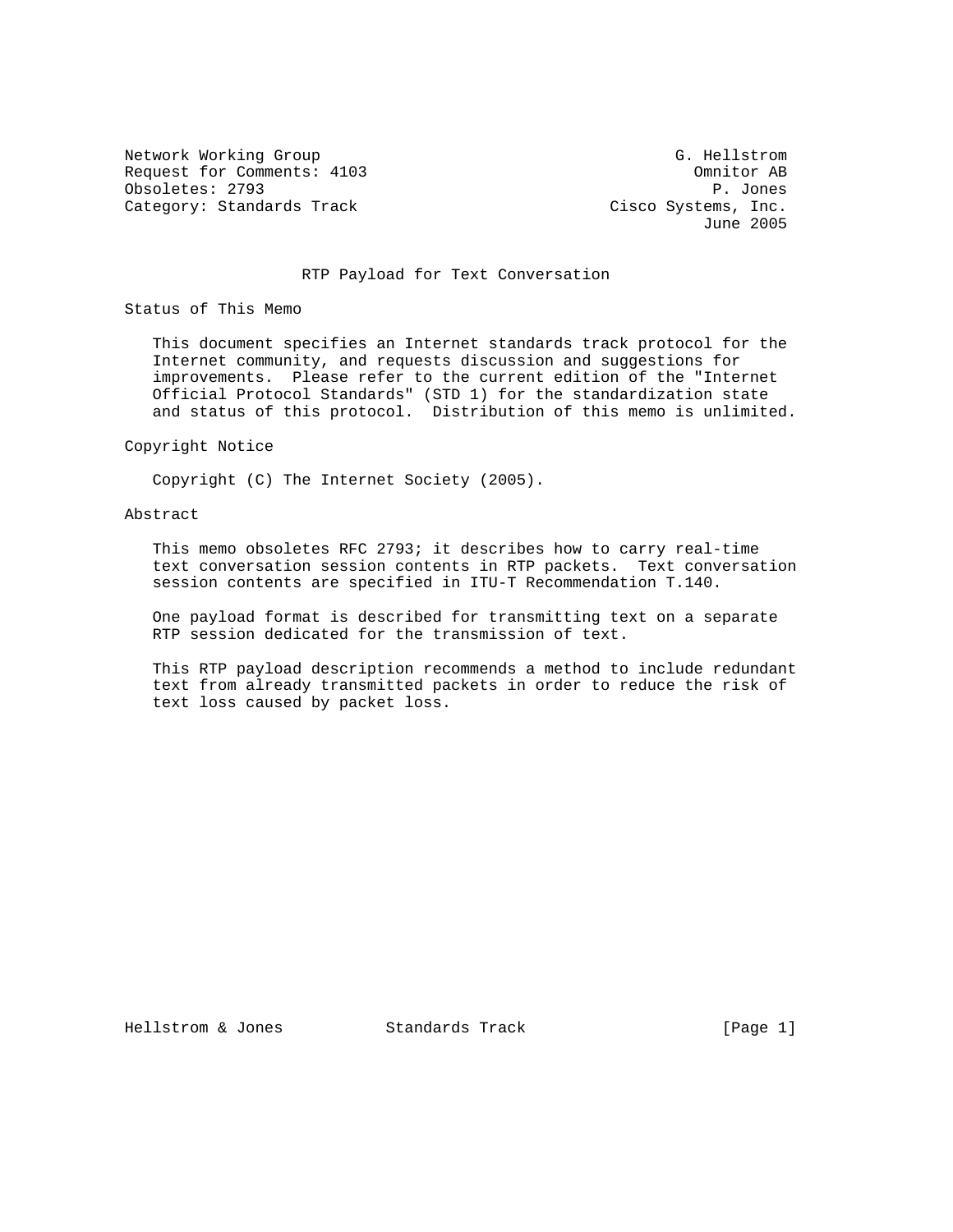# Table of Contents

| $1$ .     |                                                             |
|-----------|-------------------------------------------------------------|
| 2.        | Conventions Used in This Document 4                         |
| 3.        |                                                             |
|           |                                                             |
|           | 3.2. Payload Format for Transmission of text/t140 Data 4    |
|           |                                                             |
|           | 3.4. Synchronization of Text with Other Media 5             |
|           |                                                             |
| $4 \cdot$ |                                                             |
|           |                                                             |
|           | 4.2. Using Redundancy with the text/t140 Format 7           |
| 5.        |                                                             |
|           |                                                             |
|           | 5.2. Transmission before and after "Idle Periods"  8        |
|           |                                                             |
|           | 5.4. Compensation for Packets Out of Order 10               |
| б.        | Parameter for Character Transmission Rate 10                |
| 7.        |                                                             |
|           | 7.1. RTP Packetization Examples for the text/t140 Format 11 |
|           |                                                             |
| 8.        |                                                             |
|           |                                                             |
|           |                                                             |
|           |                                                             |
| 9.        |                                                             |
| 10.       |                                                             |
|           | 10.1. Registration of MIME Media Type text/t140 16          |
|           | 10.2. SDP Mapping of MIME Parameters 17                     |
|           | 10.3. Offer/Answer Consideration 17                         |
|           |                                                             |
|           |                                                             |
|           |                                                             |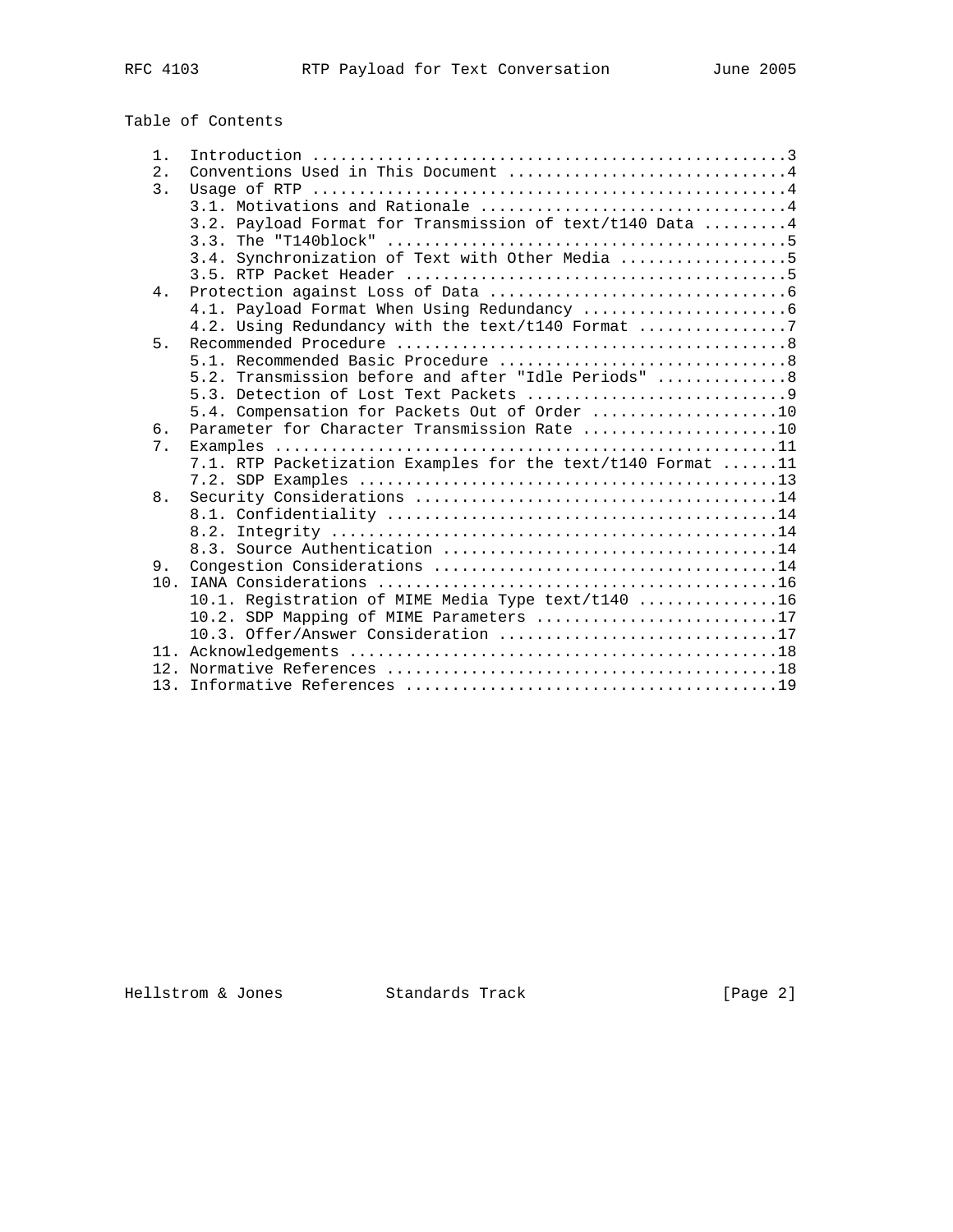### 1. Introduction

 This document defines a payload type for carrying text conversation session contents in RTP [2] packets. Text conversation session contents are specified in ITU-T Recommendation T.140 [1]. Text conversation is used alone or in connection with other conversational facilities, such as video and voice, to form multimedia conversation services. Text in multimedia conversation sessions is sent character-by-character as soon as it is available, or with a small delay for buffering.

 The text is intended to be entered by human users from a keyboard, handwriting recognition, voice recognition or any other input method. The rate of character entry is usually at a level of a few characters per second or less. In general, only one or a few new characters are expected to be transmitted with each packet. Small blocks of text may be prepared by the user and pasted into the user interface for transmission during the conversation, occasionally causing packets to carry more payload.

 T.140 specifies that text and other T.140 elements must be transmitted in ISO 10646-1 [5] code with UTF-8 [6] transformation. This makes it easy to implement internationally useful applications and to handle the text in modern information technology environments. The payload of an RTP packet that follows this specification consists of text encoded according to T.140, without any additional framing. A common case will be a single ISO 10646 character, UTF-8 encoded.

 T.140 requires the transport channel to provide characters without duplication and in original order. Text conversation users expect that text will be delivered with no, or a low level, of lost information.

 Therefore, a mechanism based on RTP is specified here. It gives text arrival in correct order, without duplication, and with detection and indication of loss. It also includes an optional possibility to repeat data for redundancy in order to lower the risk of loss. Because packet overhead is usually much larger than the T.140 contents, the increase in bandwidth, with the use of redundancy, is minimal.

 By using RTP for text transmission in a multimedia conversation application, uniform handling of text and other media can be achieved in, for example, conferencing systems, firewalls, and network translation devices. This, in turn, eases the design and increases the possibility for prompt and proper media delivery.

Hellstrom & Jones Standards Track [Page 3]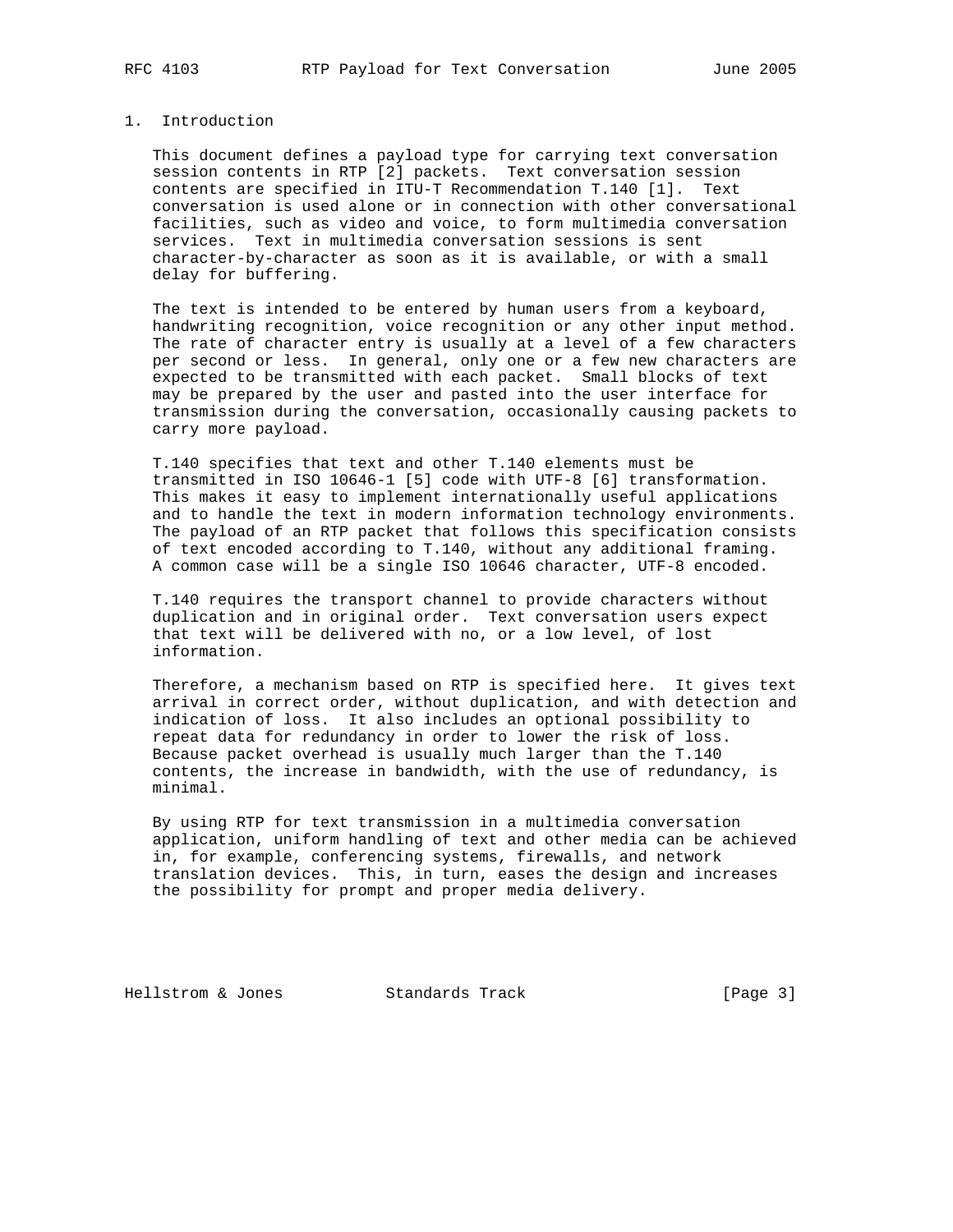This document obsoletes RFC 2793 [16]. The text clarifies ambiguities in RFC 2793, improves on the specific implementation requirements learned through development experience and gives explicit usage examples.

2. Conventions Used in This Document

 The key words "MUST", "MUST NOT", "REQUIRED", "SHALL", "SHALL NOT", "SHOULD", "SHOULD NOT", "RECOMMENDED", "MAY", and "OPTIONAL" in this document are to be interpreted as described in RFC 2119 [4].

3. Usage of RTP

 The payload format for real-time text transmission with RTP [2] described in this memo is intended for general text conversation use and is called text/t140 after its MIME registration.

3.1. Motivations and Rationale

 The text/t140 format is intended to be used for text transmitted on a separate RTP session, dedicated for the transmission of text, and not shared with other media.

 The text/t140 format MAY be used for any non-gateway application, as well as in gateways. It MAY be used simultaneously with other media streams, transmitted as a separate RTP session, as required in real time multimedia applications.

 The text/t140 format specified in this memo is compatible with its earlier definition in RFC 2793. It has been refined, with the main intention to minimize interoperability problems and encourage good reliability and functionality.

 By specifying text transmission as a text medium, many good effects are gained. Routing, device selection, invocation of transcoding, selection of quality of service parameters, and other high and low level functions depend on each medium being explicitly specified.

3.2. Payload Format for Transmission of text/t140 Data

 A text/t140 conversation RTP payload format consists of one, and only one, block of T.140 data, referred to as a "T140block" (see Section 3.3). There are no additional headers specific to this payload format. The fields in the RTP header are set as defined in Section 3.5, carried in network byte order (see RFC 791 [12]).

Hellstrom & Jones Standards Track [Page 4]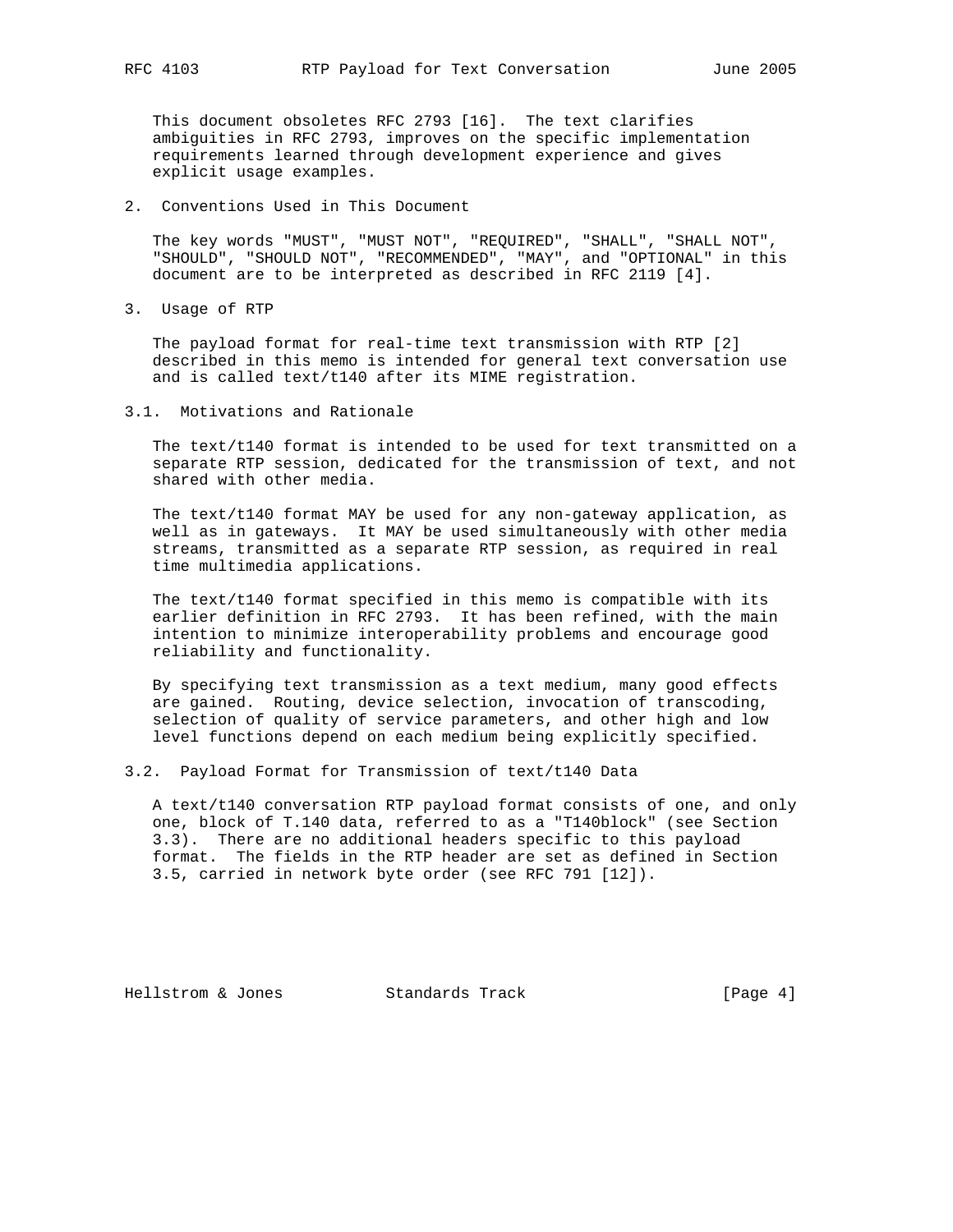### 3.3. The "T140block"

 T.140 text is UTF-8 coded, as specified in T.140, with no extra framing. The T140block contains one or more T.140 code elements as specified in [1]. Most T.140 code elements are single ISO 10646 [5] characters, but some are multiple character sequences. Each character is UTF-8 encoded [6] into one or more octets. Each block MUST contain an integral number of UTF-8 encoded characters regardless of the number of octets per character. Any composite character sequence (CCS) SHOULD be placed within one block.

### 3.4. Synchronization of Text with Other Media

 Usually, each medium in a session utilizes a separate RTP stream. As such, if synchronization of the text and other media packets is important, the streams MUST be associated when the sessions are established and the streams MUST share the same reference clock (refer to the description of the timestamp field as it relates to synchronization in Section 5.1 of RFC 3550 [2]). Association of RTP streams can be done through the CNAME field of RTCP SDES function. It is dependent on the particular application and is outside the scope of this document.

#### 3.5. RTP Packet Header

 Each RTP packet starts with a fixed RTP header. The following fields of the RTP fixed header are specified for T.140 text streams:

- Payload Type (PT): The assignment of an RTP payload type is specific to the RTP profile under which the payload format is used. For profiles that use dynamic payload type number assignment, this payload format can be identified by the MIME type "text/t140" (see Section 10). If redundancy is used per RFC 2198, another payload type number needs to be provided for the redundancy format. The MIME type for identifying RFC 2198 is available in RFC 4102 [9].
- Sequence number: The definition of sequence numbers is available in RFC 3550 [2]. When transmitting text using the payload format for text/t140, it is used for detection of packet loss and out-of-order packets, and can be used in the process of retrieval of redundant text, reordering of text and marking missing text.

Hellstrom & Jones Standards Track [Page 5]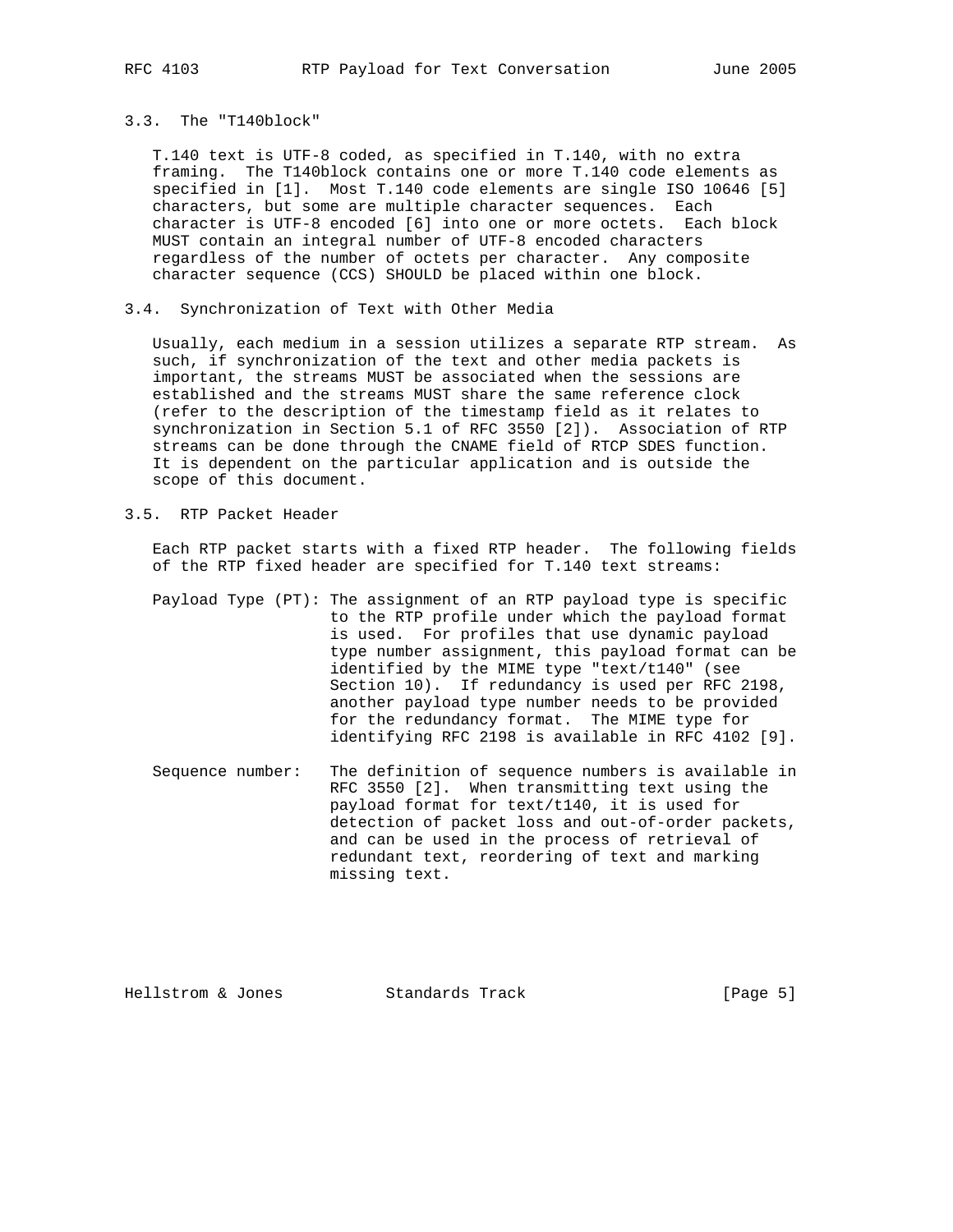- Timestamp: The RTP Timestamp encodes the approximate instance of entry of the primary text in the packet. A clock frequency of 1000 Hz MUST be used. Sequential packets MUST NOT use the same timestamp. Because packets do not represent any constant duration, the timestamp cannot be used to directly infer packet loss.
- M-bit: The M-bit MUST be included. The first packet in a session, and the first packet after an idle period, SHOULD be distinguished by setting the marker bit in the RTP data header to one. The marker bit in all other packets MUST be set to zero. The reception of the marker bit MAY be used for refined methods for detection of loss.
- 4. Protection against Loss of Data

 Consideration must be devoted to keeping loss of text due to packet loss within acceptable limits. (See ITU-T F.703 [17])

 The default method that MUST be used, when no other method is explicitly selected, is redundancy in accordance with RFC 2198 [3]. When this method is used, the original text and two redundant generations SHOULD be transmitted if the application or end-to-end conditions do not call for other levels of redundancy to be used.

 Forward Error Correction mechanisms, as per RFC 2733 [8], or any other mechanism with the purpose of increasing the reliability of text transmission, MAY be used as an alternative or complement to redundancy. Text data MAY be sent without additional protection if end-to-end network conditions allow the text quality requirements, specified in ITU-T F.703 [17], to be met in all anticipated load conditions.

4.1. Payload Format When Using Redundancy

 When using the payload format with redundant data, the transmitter may select a number of T140block generations to retransmit in each packet. A higher number introduces better protection against loss of text but marginally increases the data rate.

 The RTP header is followed by one or more redundant data block headers: one for each redundant data block to be included. Each of these headers provides the timestamp offset and length of the corresponding data block, in addition to a payload type number (indicating the payload format text/t140).

Hellstrom & Jones Standards Track [Page 6]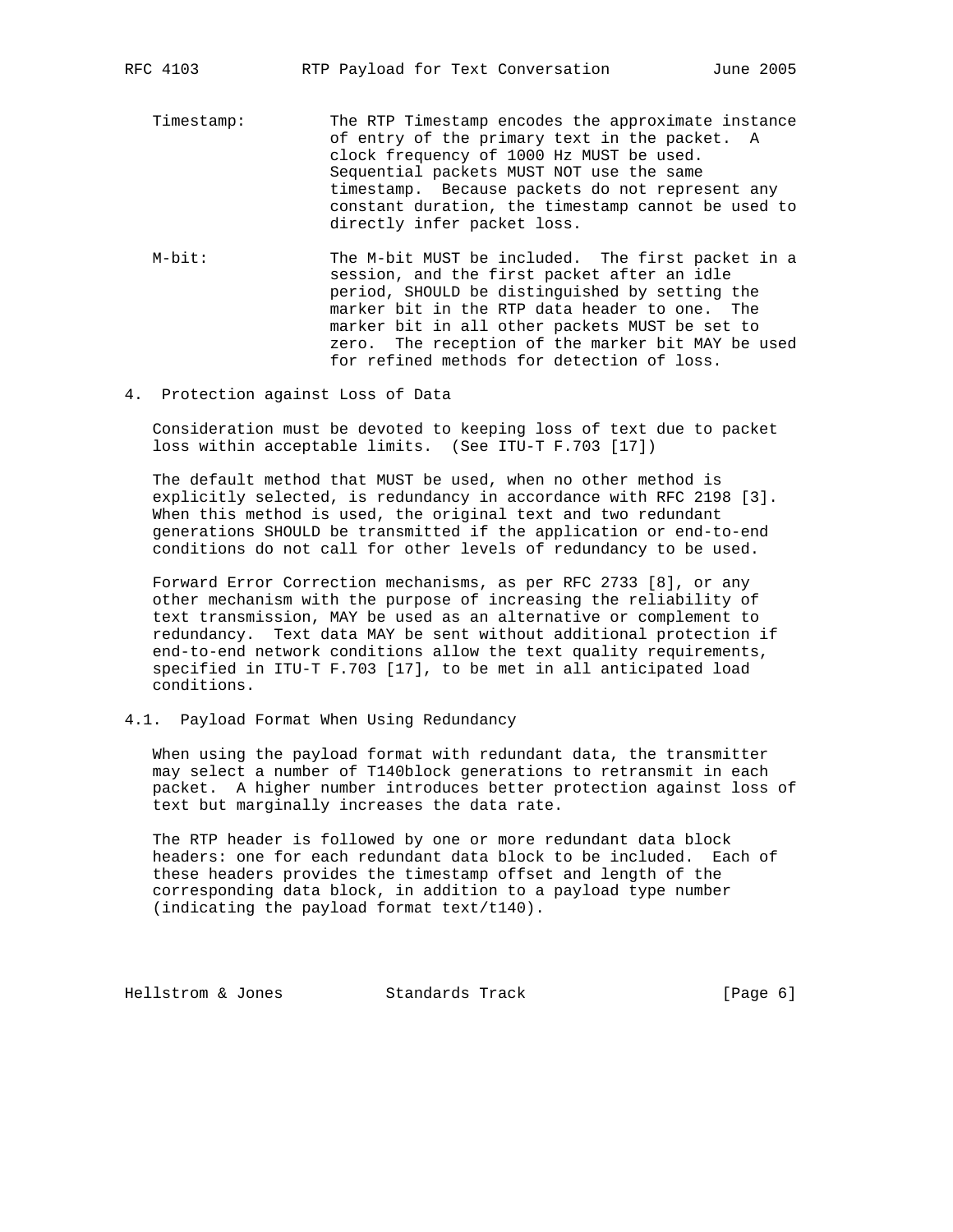The redundant data block headers are followed by the redundant data fields carrying T140blocks from previous packets. Finally, the new (primary) T140block for this packet follows.

 Redundant data that would need a timestamp offset higher than 16383 (due to its age at transmission) MUST NOT be included in transmitted packets.

4.2. Using Redundancy with the text/t140 Format

 Because text is transmitted only when there is text to transmit, the timestamp is not used to identify a lost packet. Rather, missing sequence numbers are used to detect lost text packets at reception. Also, because sequence numbers are not provided in the redundant header, some additional rules must be followed to allow redundant data that corresponds to missing primary data to be properly merged into the stream of primary data T140blocks. They are:

- Each redundant data block MUST contain the same data as a T140block previously transmitted as primary data.
- The redundant data MUST be placed in age order, with the most recent redundant T140block last in the redundancy area.
- All T140blocks, from the oldest desired generation up through the generation immediately preceding the new (primary) T140block, MUST be included.

 These rules allow the sequence numbers for the redundant T140blocks to be inferred by counting backwards from the sequence number in the RTP header. The result will be that all the text in the payload will be contiguous and in order.

 If there is a gap in the received RTP sequence numbers, and redundant T140blocks are available in a subsequent packet, the sequence numbers for the redundant T140blocks should be inferred by counting backwards from the sequence number in the RTP header for that packet. If there are redundant T140blocks with sequence numbers matching those that are missing, the redundant T140blocks may be substituted for the missing T140blocks.

Hellstrom & Jones Standards Track [Page 7]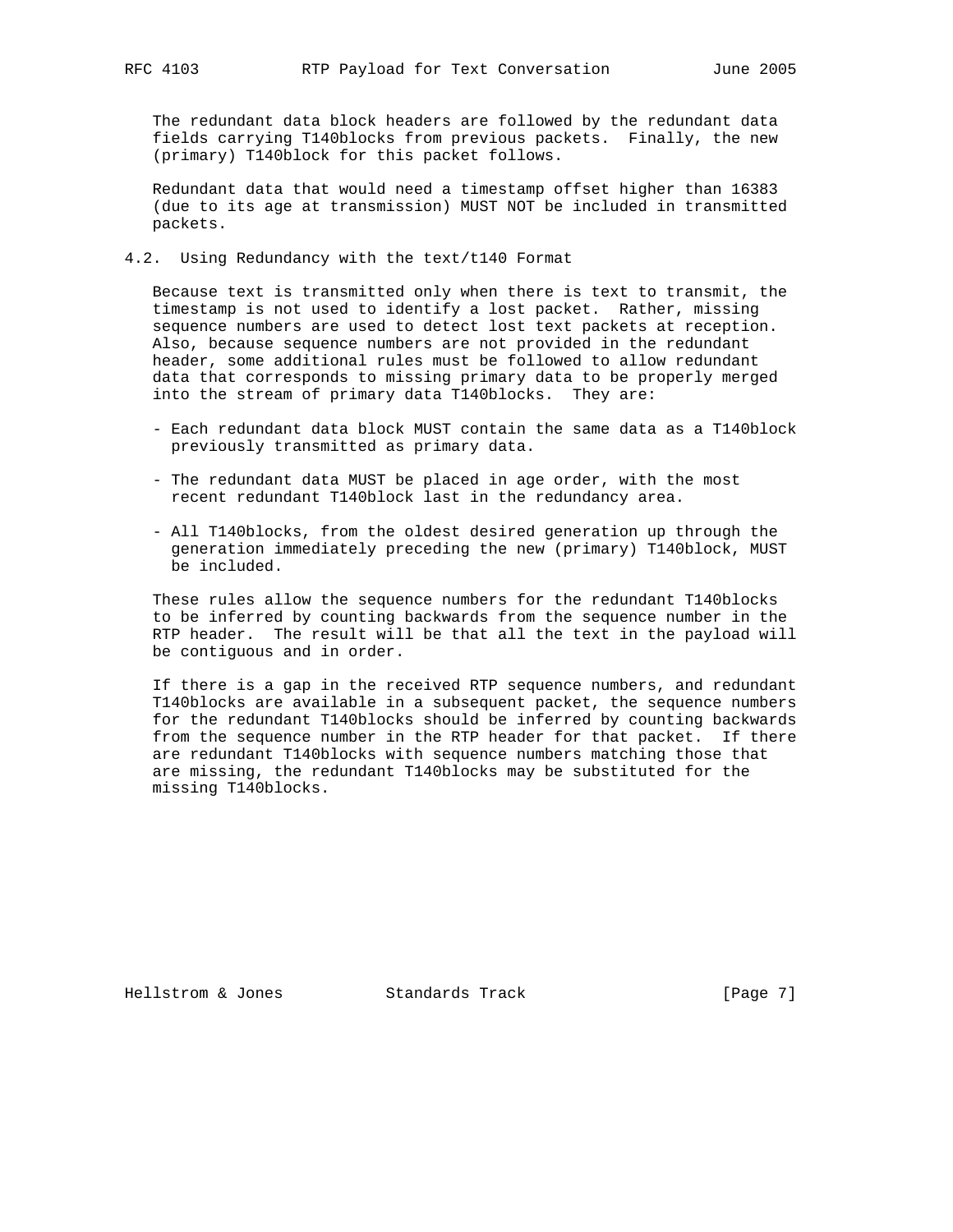### 5. Recommended Procedure

 This section contains RECOMMENDED procedures for usage of the payload format. Based on the information in the received packets, the receiver can:

- reorder text received out of order.
- mark where text is missing because of packet loss.
- compensate for lost packets by using redundant data.

#### 5.1. Recommended Basic Procedure

Packets are transmitted when there is valid T.140 data to transmit.

 T.140 specifies that T.140 data MAY be buffered for transmission with a maximum buffering time of 500 ms. A buffering time of 300 ms is RECOMMENDED when the application or end-to-end network conditions are not known to require another value.

 If no new data is available for a longer period than the buffering time, the transmission process is in an idle period.

 When new text is available for transmission after an idle period, it is RECOMMENDED to send it as soon as possible. After this transmission, it is RECOMMENDED to buffer T.140 data in buffering time intervals, until the next idle period. This is done in order to keep the maximum bit rate usage for text at a reasonable level. The buffering time MUST be selected so that text users will perceive a real-time text flow.

5.2. Transmission before and after "Idle Periods"

 When valid T.140 data has been sent and no new T.140 data is available for transmission after the selected buffering time, an empty T140block SHOULD be transmitted. This situation is regarded as the beginning of an idle period. The procedure is recommended in order to more rapidly detect potentially missing text before an idle period.

An empty T140block contains no data.

 When redundancy is used, transmission continues with a packet at every transmission timer expiration and insertion of an empty T.140block as primary, until the last non-empty T140block has been transmitted, as primary and as redundant data, with all intended generations of redundancy. The last packet before an idle period will contain only one non-empty T140block as redundant data, while the remainder of the redundancy packet will contain empty T140blocks.

Hellstrom & Jones Standards Track [Page 8]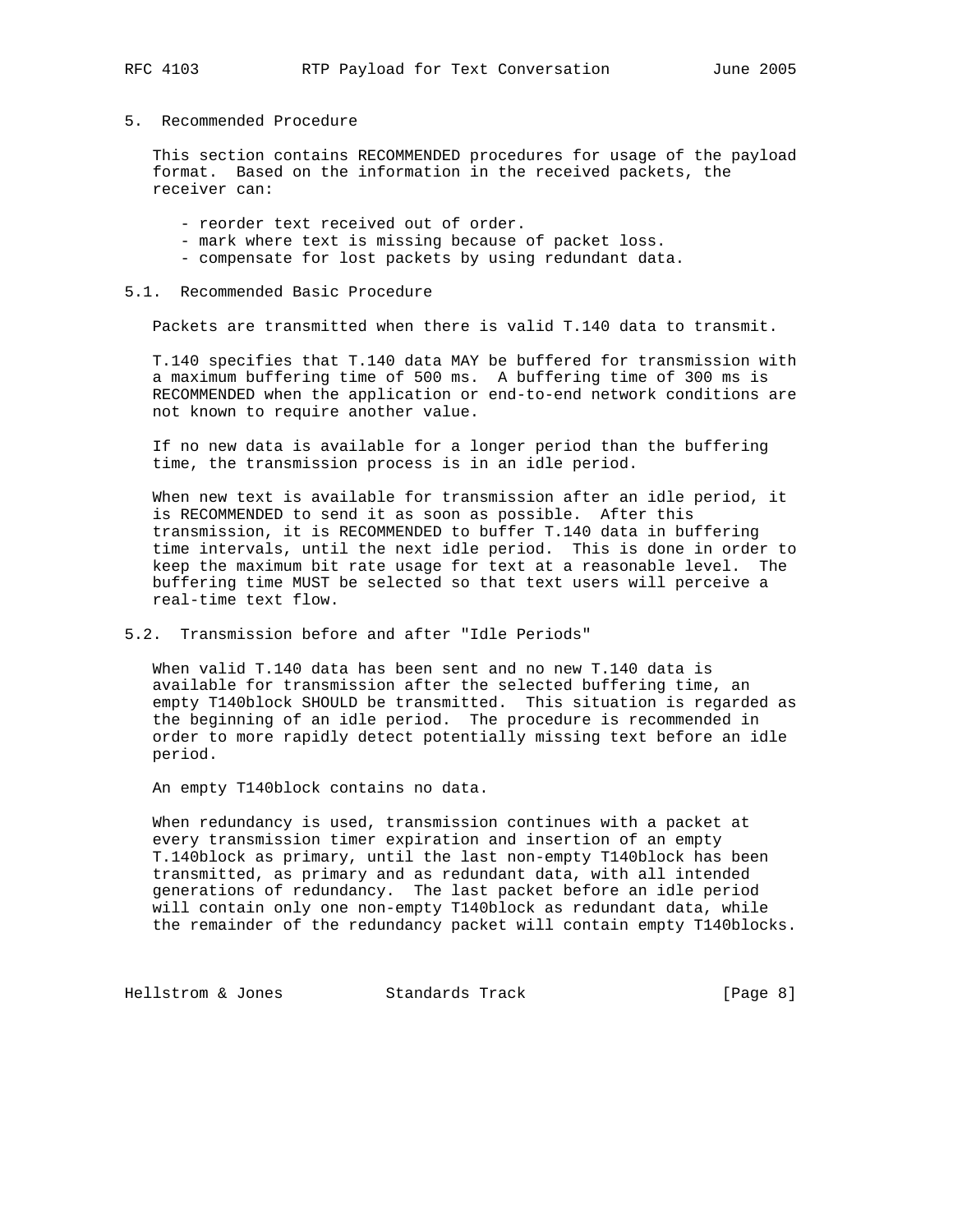Any empty T140block sent as primary data MUST be included as redundant T140blocks in subsequent packets, just as normal text T140blocks would be, unless the empty T140block is too old to be transmitted. This is done so that sequence number inference for the redundant T140blocks will be correct, as explained in Section 4.2.

 After an idle period, the transmitter SHOULD set the M-bit to one in the first packet with new text.

#### 5.3. Detection of Lost Text Packets

 Packet loss for text/t140 packets MAY be detected by observing gaps in the sequence numbers of RTP packets received by the receiver.

 With text/t140, the loss of packets is usually detected by comparison of the sequence of RTP packets as they arrive. Any discrepancy MAY be used to indicate loss. The highest RTP sequence number received may also be compared with that in RTCP reports, as an additional check for loss of the last packet before an idle period.

 Missing data SHOULD be marked by insertion of a missing text marker in the received stream for each missing T140block, as specified in ITU-T T.140 Addendum 1 [1].

 Because empty T140blocks are transmitted in the beginning of an idle period, there is a slight risk of falsely marking loss of text, when only an empty T140block was lost. Procedures based on detection of the packet with the M-bit set to one MAY be used to reduce the risk of introducing false markers of loss.

 If redundancy is used with the text/t140 format, and a packet is received with fewer redundancy levels than normally in the session, it SHOULD be treated as if one empty T140block has been received for each excluded level in the received packet. This is because the only occasion when a T140block is excluded from transmission is when it is an empty T140block that has become too old to be transmitted.

 If two successive packets have the same number of redundant generations, it SHOULD be treated as the general redundancy level for the session. Change of the general redundancy level SHOULD only be done after an idle period.

 The text/t140 format relies on use of the sequence number in the RTP packet header for detection of loss and, therefore, is not suitable for applications where it needs to be alternating with other payloads in the same RTP stream. It would be complicated and unreliable to

Hellstrom & Jones Standards Track [Page 9]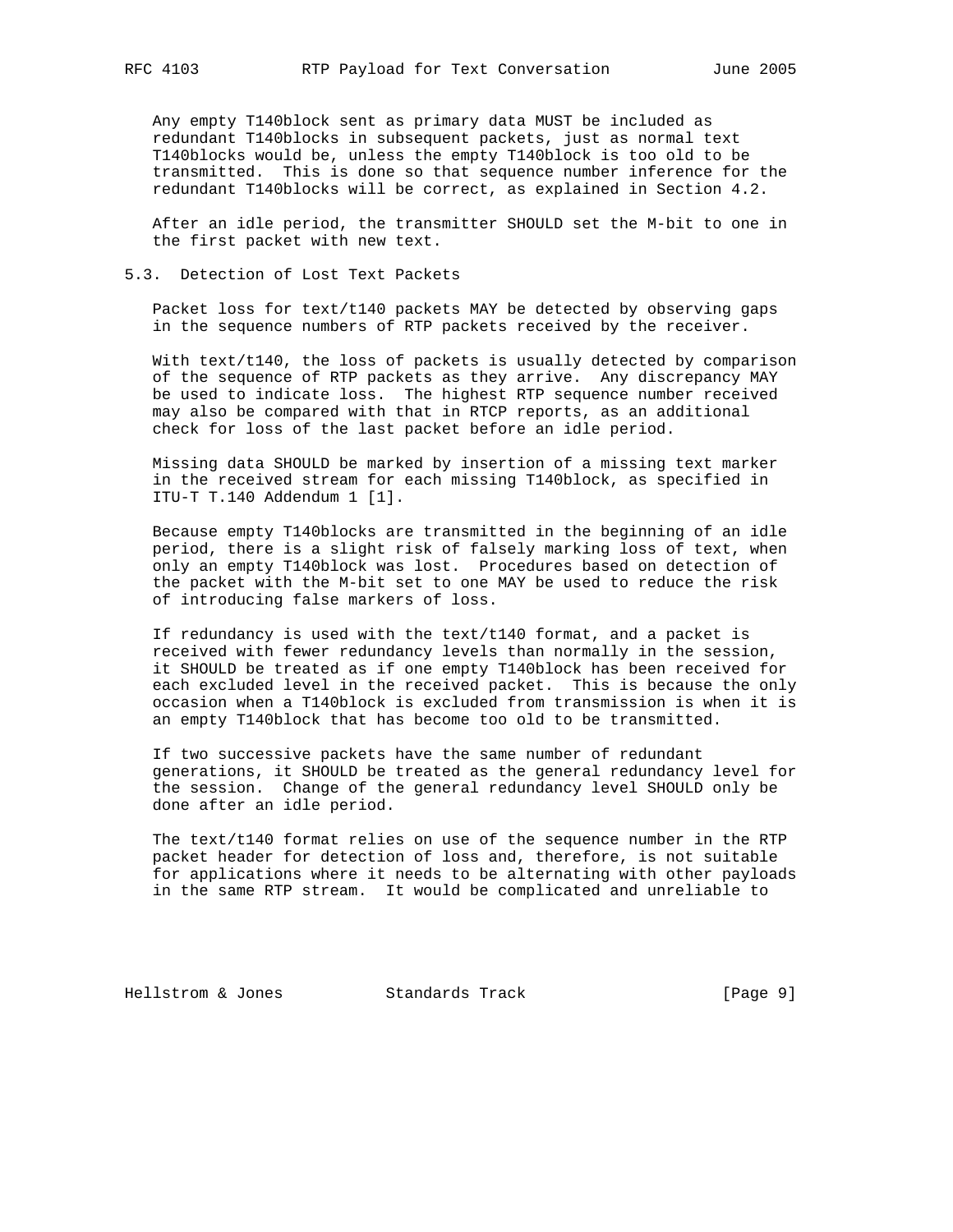try to detect loss of data at the edges of the shifts between t140 text and other stream contents. Therefore, text/t140 is RECOMMENDED to be the only payload type in the RTP stream.

5.4. Compensation for Packets Out of Order

 For protection against packets arriving out of order, the following procedure MAY be implemented in the receiver. If analysis of a received packet reveals a gap in the sequence and no redundant data is available to fill that gap, the received packet SHOULD be kept in a buffer to allow time for the missing packet(s) to arrive. It is RECOMMENDED that the waiting time be limited to 1 second.

 If a packet with a T140block belonging to the gap arrives before the waiting time expires, this T140block is inserted into the gap and then consecutive T140blocks from the leading edge of the gap may be consumed. Any T140block that does not arrive before the time limit expires should be treated as lost and a missing text marker should be inserted (see Section 5.3).

6. Parameter for Character Transmission Rate

 In some cases, it is necessary to limit the rate at which characters are transmitted. For example, when a Public Switched Telephone Network (PSTN) gateway is interworking between an IP device and a PSTN textphone, it may be necessary to limit the character rate from the IP device in order to avoid throwing away characters (in case of buffer overflow at the PSTN gateway).

 To control the character transmission rate, the MIME parameter "cps" in the "fmtp" attribute [7] is defined (see Section 10 ). It is used in SDP with the following syntax:

a=fmtp:<format> cps=<integer>

 The <format> field is populated with the payload type that is used for text. The <integer> field contains an integer representing the maximum number of characters that may be received per second. The value shall be used as a mean value over any 10-second interval. The default value is 30.

Examples of use in SDP are found in Section 7.2.

 In receipt of this parameter, devices MUST adhere to the request by transmitting characters at a rate at or below the specified <integer> value. Note that this parameter was not defined in RFC 2793 [16]. Therefore implementations of the text/t140 format may be in use that do not recognize and act according to this parameter. Therefore,

Hellstrom & Jones Standards Track [Page 10]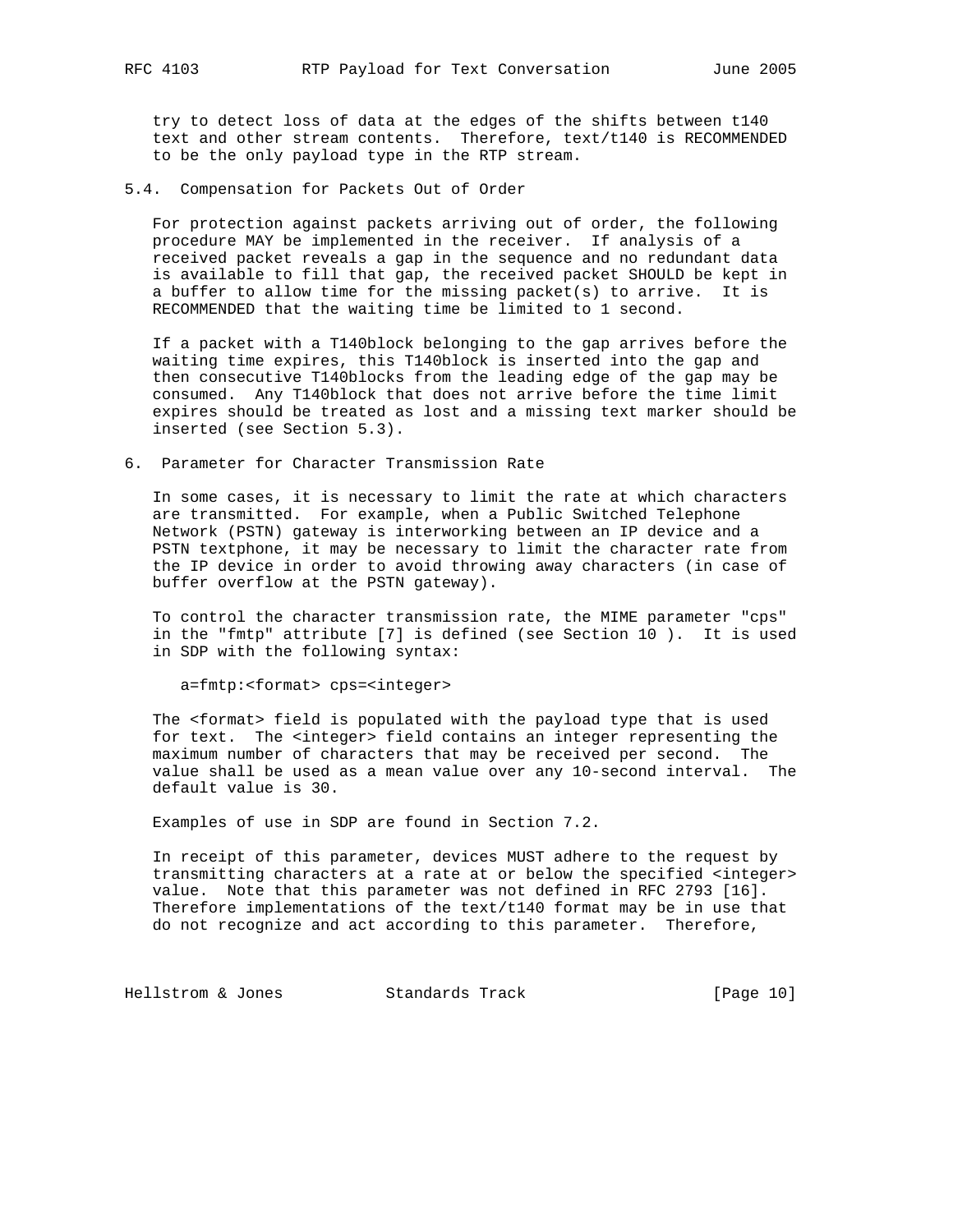receivers of text/t140 MUST be designed so they can handle temporary reception of characters at a higher rate than this parameter specifies. As a result malfunction due to buffer overflow is avoided for text conversation with human input.

## 7. Examples

7.1. RTP Packetization Examples for the text/t140 Format

Below is an example of a text/t140 RTP packet without redundancy.

0  $1$  2 3 0 1 2 3 4 5 6 7 8 9 0 1 2 3 4 5 6 7 8 9 0 1 2 3 4 5 6 7 8 9 0 1 +-+-+-+-+-+-+-+-+-+-+-+-+-+-+-+-+-+-+-+-+-+-+-+-+-+-+-+-+-+-+-+-+  $|V=2|P|X|$  CC=0  $|M|$  T140 PT | sequence number +-+-+-+-+-+-+-+-+-+-+-+-+-+-+-+-+-+-+-+-+-+-+-+-+-+-+-+-+-+-+-+-+ timestamp (1000Hz) +-+-+-+-+-+-+-+-+-+-+-+-+-+-+-+-+-+-+-+-+-+-+-+-+-+-+-+-+-+-+-+-+ synchronization source (SSRC) identifier +-+-+-+-+-+-+-+-+-+-+-+-+-+-+-+-+-+-+-+-+-+-+-+-+-+-+-+-+-+-+-+-+ T.140 encoded data + +---------------+ +-+-+-+-+-+-+-+-+-+-+-+-+-+-+-+-+-+-+-+-+-+-+-+-+

 Below is an example of a text/t140 RTP packet with one redundant T140block.

0  $1$  2 3 0 1 2 3 4 5 6 7 8 9 0 1 2 3 4 5 6 7 8 9 0 1 2 3 4 5 6 7 8 9 0 1 +-+-+-+-+-+-+-+-+-+-+-+-+-+-+-+-+-+-+-+-+-+-+-+-+-+-+-+-+-+-+-+-+  $|V=2|P|X|$  CC=0  $|M|$  "RED" PT | sequence number of primary | +-+-+-+-+-+-+-+-+-+-+-+-+-+-+-+-+-+-+-+-+-+-+-+-+-+-+-+-+-+-+-+-+ timestamp of primary encoding "P" +-+-+-+-+-+-+-+-+-+-+-+-+-+-+-+-+-+-+-+-+-+-+-+-+-+-+-+-+-+-+-+-+ synchronization source (SSRC) identifier +-+-+-+-+-+-+-+-+-+-+-+-+-+-+-+-+-+-+-+-+-+-+-+-+-+-+-+-+-+-+-+-+ |1| T140 PT | timestamp offset of "R" | "R" block length | +-+-+-+-+-+-+-+-+-+-+-+-+-+-+-+-+-+-+-+-+-+-+-+-+-+-+-+-+-+-+-+-+ |0| T140 PT | "R" T.140 encoded redundant data | +-+-+-+-+-+-+-+-+ +---------------+ + | | +-+-+-+-+-+-+-+-+-+-+-+-+-+-+-+-+-+-+-+-+-+-+-+-+ +-+-+-+-+-+ | "P" T.140 encoded primary data | +-+-+-+-+-+-+-+-+-+-+-+-+-+-+-+-+-+-+-+-+-+-+-+-+-+-+-+

Hellstrom & Jones Standards Track [Page 11]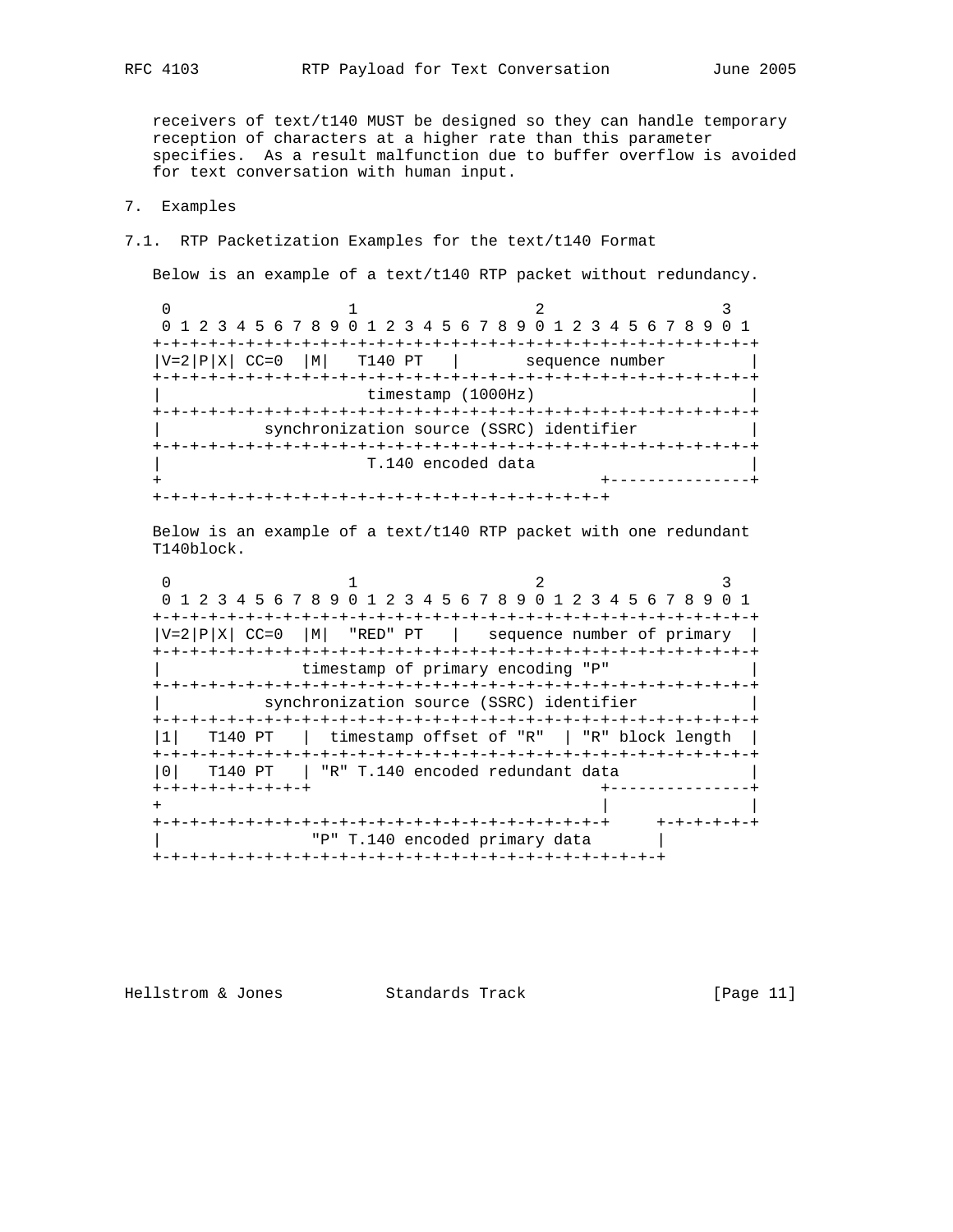Below is an example of an RTP packet with one redundant T140block using text/t140 payload format. The primary data block is empty, which is the case when transmitting a packet for the sole purpose of forcing the redundant data to be transmitted in the absence of any new data.

|                  | 0 1 2 3 4 5 6 7 8 9 0 1 2 3 4 5 6 7 8 9 0 1 2 3 4 5 6 7 8 9 0 1 |  |
|------------------|-----------------------------------------------------------------|--|
|                  |                                                                 |  |
|                  | $ V=2 P X $ CC=0 $ M $ "RED" PT   sequence number of primary    |  |
|                  |                                                                 |  |
|                  | timestamp of primary encoding "P"                               |  |
|                  |                                                                 |  |
|                  | synchronization source (SSRC) identifier                        |  |
|                  |                                                                 |  |
|                  | T140 PT   timestamp offset of "R"   "R" block length            |  |
|                  |                                                                 |  |
|                  | T140 PT   "R" T.140 encoded redundant data                      |  |
| -+-+-+-+-+-+-+-+ |                                                                 |  |
|                  |                                                                 |  |
|                  |                                                                 |  |

 As a follow-on to the previous example, the example below shows the next RTP packet in the sequence, which does contain a real T140block when using the text/t140 payload format. Note that the empty block is present in the redundant transmissions of the text/t140 payload format. This example shows two levels of redundancy and one primary data block. The value of the "R2 block length" would be set to zero in order to represent the empty T140block.

Hellstrom & Jones Standards Track [Page 12]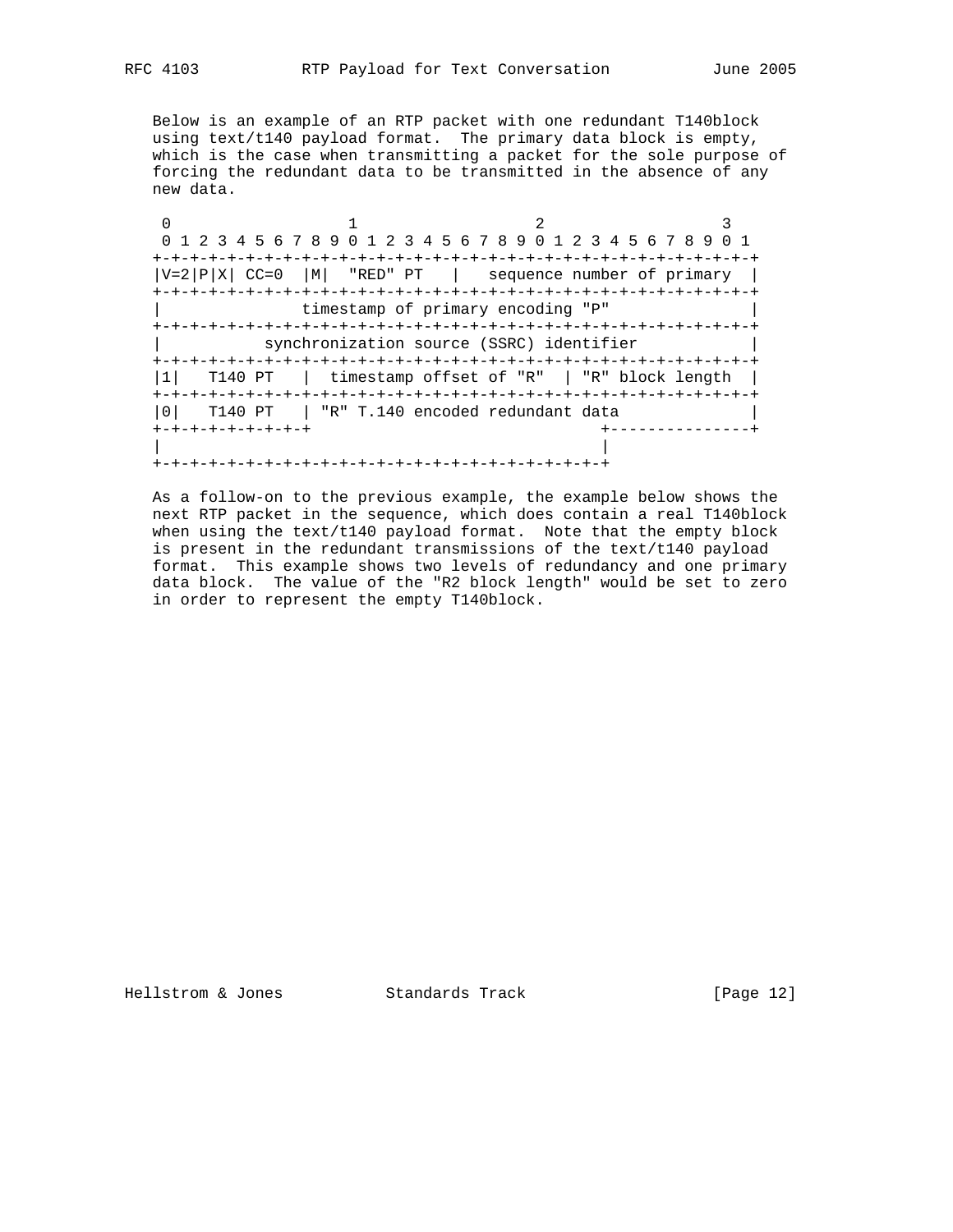0  $1$  2 3 0 1 2 3 4 5 6 7 8 9 0 1 2 3 4 5 6 7 8 9 0 1 2 3 4 5 6 7 8 9 0 1 +-+-+-+-+-+-+-+-+-+-+-+-+-+-+-+-+-+-+-+-+-+-+-+-+-+-+-+-+-+-+-+-+  $|V=2|P|X|$  CC=0  $|M|$  "RED" PT | sequence number of primary | +-+-+-+-+-+-+-+-+-+-+-+-+-+-+-+-+-+-+-+-+-+-+-+-+-+-+-+-+-+-+-+-+ timestamp of primary encoding "P" +-+-+-+-+-+-+-+-+-+-+-+-+-+-+-+-+-+-+-+-+-+-+-+-+-+-+-+-+-+-+-+-+ synchronization source (SSRC) identifier +-+-+-+-+-+-+-+-+-+-+-+-+-+-+-+-+-+-+-+-+-+-+-+-+-+-+-+-+-+-+-+-+ |1| T140 PT | timestamp offset of "R2" | "R2" block length | +-+-+-+-+-+-+-+-+-+-+-+-+-+-+-+-+-+-+-+-+-+-+-+-+-+-+-+-+-+-+-+-+ |1| T140 PT | timestamp offset of "R1" | "R1" block length | +-+-+-+-+-+-+-+-+-+-+-+-+-+-+-+-+-+-+-+-+-+-+-+-+-+-+-+-+-+-+-+-+ |0| T140 PT | "R1" T.140 encoded redundant data | +-+-+-+-+-+-+-+-+ +---------------+ | | | +-+-+-+-+-+-+-+-+-+-+-+-+-+-+-+-+-+-+-+-+-+-+-+-+ +-+-+-+ | "P" T.140 encoded primary data | +-+-+-+-+-+-+-+-+-+-+-+-+-+-+-+-+-+-+-+-+-+-+-+-+-+-+-+-+-+

7.2. SDP Examples

 Below is an example of SDP, which describes RTP text transport on port 11000:

 m=text 11000 RTP/AVP 98 a=rtpmap:98 t140/1000

 Below is an example of SDP that is similar to the above example, but also utilizes RFC 2198 to provide the recommended two levels of redundancy for the text packets:

 m=text 11000 RTP/AVP 98 100 a=rtpmap:98 t140/1000 a=rtpmap:100 red/1000 a=fmtp:100 98/98/98

 Note: Although these examples utilize the RTP/AVP profile, it is not intended to limit the scope of this memo. Any appropriate profile may be used in conjunction with this memo.

Hellstrom & Jones Standards Track [Page 13]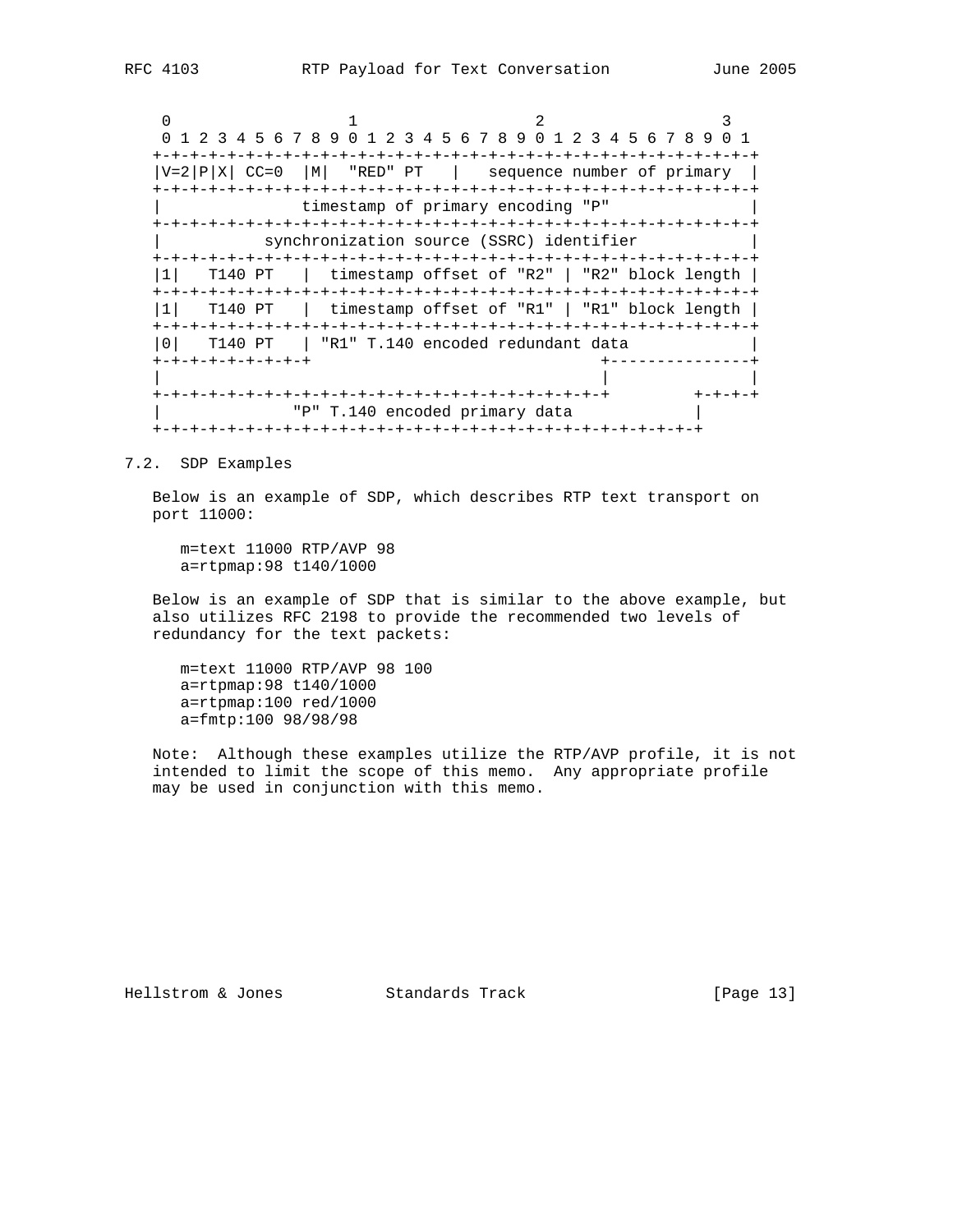### 8. Security Considerations

 All of the security considerations from Section 14 of RFC 3550 [2] apply.

## 8.1. Confidentiality

 Because the intention of the described payload format is to carry text in a text conversation, security measures in the form of encryption are of importance. The amount of data in a text conversation session is low. Therefore, any encryption method MAY be selected and applied to T.140 session contents or to whole RTP packets. Secure Real-time Transport Protocol (SRTP) [14] provides a suitable method for ensuring confidentiality.

### 8.2. Integrity

 It may be desirable to protect the text contents of an RTP stream against manipulation. SRTP [14] provides methods for providing integrity that MAY be applied.

#### 8.3. Source Authentication

 There are several methods of making sure the source of the text is the intended one.

 Text streams are usually used in a multimedia control environment. Security measures for authentication are available and SHOULD be applied in the registration and session establishment procedures, so that the identity of the sender of the text stream is reliably associated with the person or device setting up the session. Once established, SRTP [14] mechanisms MAY be applied to ascertain that the source is maintained the same during the session.

9. Congestion Considerations

 The congestion considerations from Section 10 of RFC 3550 [2], Section 6 of RFC 2198 [3], and any used profile (e.g., the section about congestion in chapter 2 of RFC 3551 [11]) apply with the following application-specific considerations.

 Automated systems MUST NOT use this format to send large amounts of text at rates significantly above those a human user could enter.

 Even if the network load from users of text conversation is usually very low, for best-effort networks an application MUST monitor the packet loss rate and take appropriate actions to reduce its sending rate (if this application sends at higher rate than what TCP would

Hellstrom & Jones Standards Track [Page 14]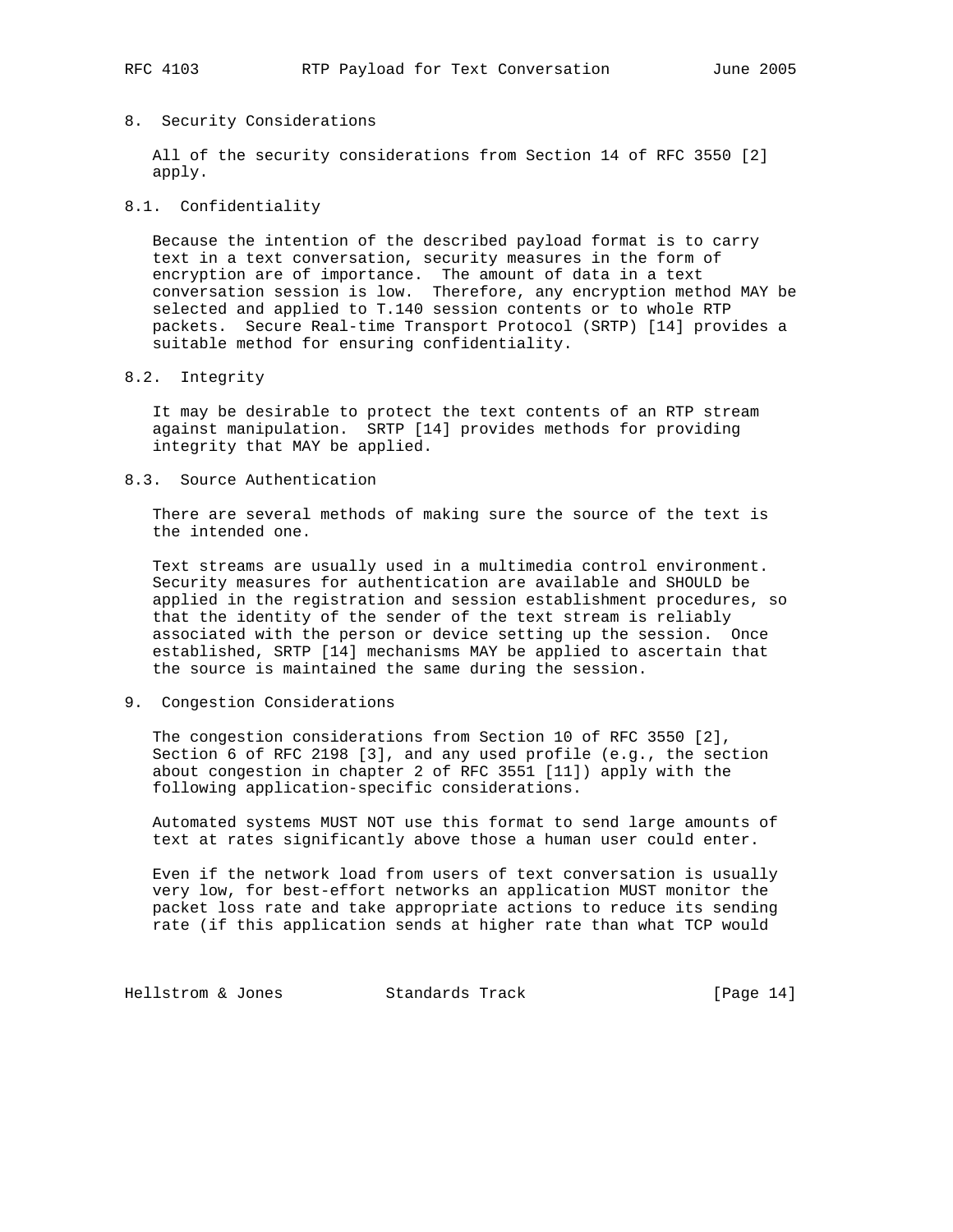achieve over the same path). The reason for this is that this application, due to its recommended usage of two or more redundancy levels, is very robust against packet loss. At the same time, due to the low bit-rate of text conversations, if one considers the discussion in RFC 3714 [13], this application will experience very high packet loss rates before it needs to perform any reduction in the sending rate.

 If the application needs to reduce its sending rate, it SHOULD NOT reduce the number of redundancy levels below the default amount specified in Section 4. Instead, the following actions are RECOMMENDED in order of priority:

- Increase the shortest time between transmissions (described in Section 5.1) from the recommended 300 ms to 500 ms, which is the highest value allowed according to T.140.
- Limit the maximum rate of characters transmitted.
- Increase the shortest time between transmissions to a higher value, not higher than 5 seconds. This will cause unpleasant delays in transmission, beyond what is allowed according to T.140, but text will still be conveyed in the session with some usability.
- Exclude participants from the session.

 Please note that if the reduction in bit-rate achieved through the above measures is not sufficient, the only remaining action is to terminate the session.

 As guidance, some load figures are provided here as examples based on use of IPv4, including the load from IP, UDP, and RTP headers without compression .

- Experience tells that a common mean character transmission rate, during a complete PSTN text telephony session, is around two characters per second.
- A maximum performance of 20 characters per second is enough even for voice-to-text applications.
- With the (unusually high) load of 20 characters per second, in a language that makes use of three octets per UTF-8 character, two redundant levels, and 300 ms between transmissions, the maximum load of this application is 3300 bits/s.

Hellstrom & Jones Standards Track [Page 15]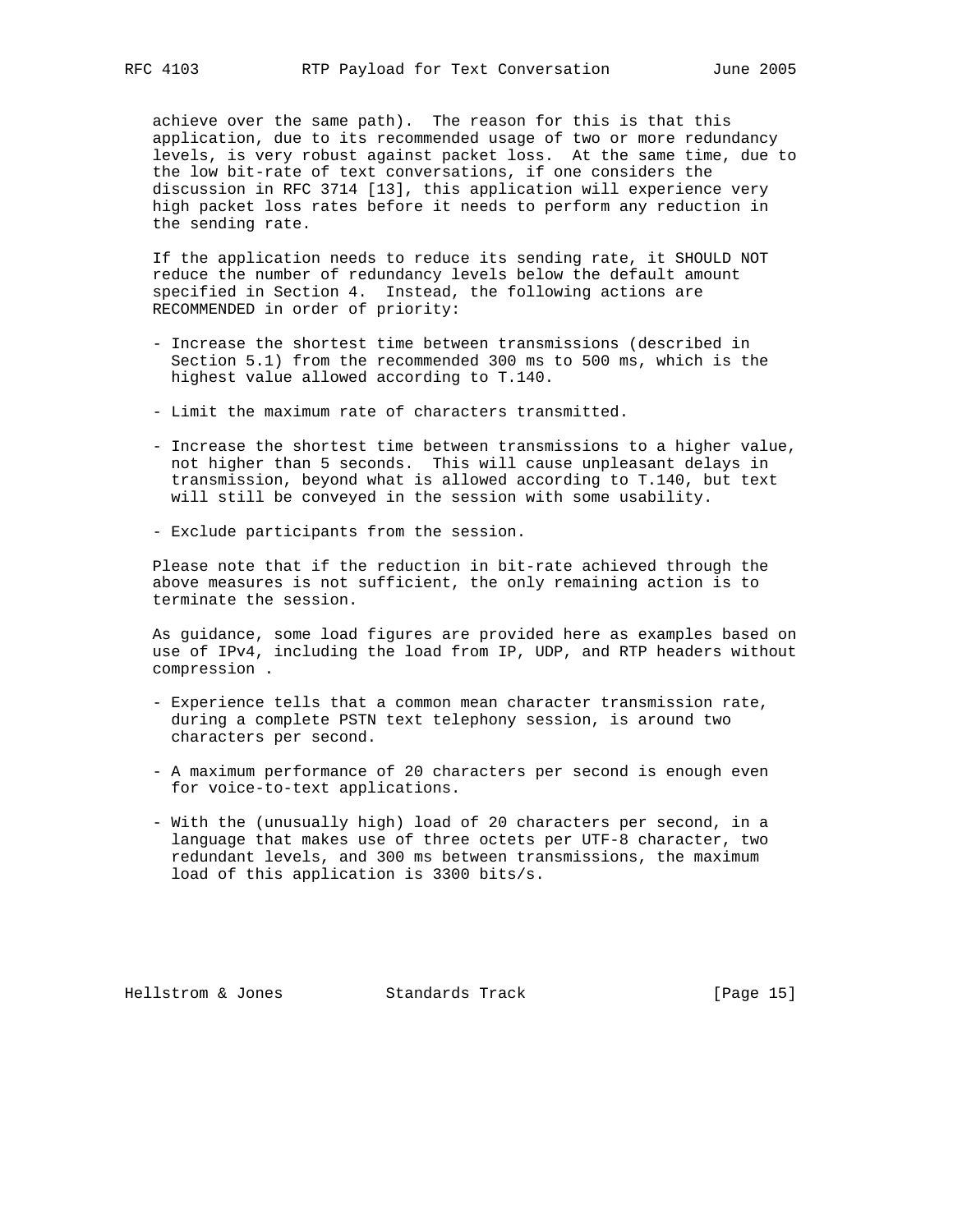- When the restrictions mentioned above are applied, limiting transmission to 10 characters per second, using 5 s between transmissions, the maximum load of this application, in a language that uses one octet per UTF-8 character, is 300 bits/s.

 Note that this payload can be used in a congested situation as a last resort to maintain some contact when audio and video media need to be stopped. The availability of one low bit-rate stream for text in such adverse situations may be crucial for maintaining some communication in a critical situation.

10. IANA Considerations

 This document updates the RTP payload format named "t140" and the associated MIME type "text/t140", in the IANA RTP and Media Type registries.

10.1. Registration of MIME Media Type text/t140

MIME media type name: text

MIME subtype name: t140

- Required parameters: rate: The RTP timestamp clock rate, which is equal to the sampling rate. The only valid value is 1000.
- Optional parameters: cps: The maximum number of characters that may be received per second. The default value is 30.
- Encoding considerations: T.140 text can be transmitted with RTP as specified in RFC 4103.

Security considerations: See Section 8 of RFC 4103.

 Interoperability considerations: This format is the same as specified in RFC2793. For RFC2793 the "cps=" parameter was not defined. Therefore, there may be implementations that do not consider this parameter. Receivers need to take that into account.

Published specification: ITU-T T.140 Recommendation. RFC 4103.

- Applications which use this media type: Text communication terminals and text conferencing tools.
- Additional information: This type is only defined for transfer via RTP.

Magic number(s): None

Hellstrom & Jones Standards Track [Page 16]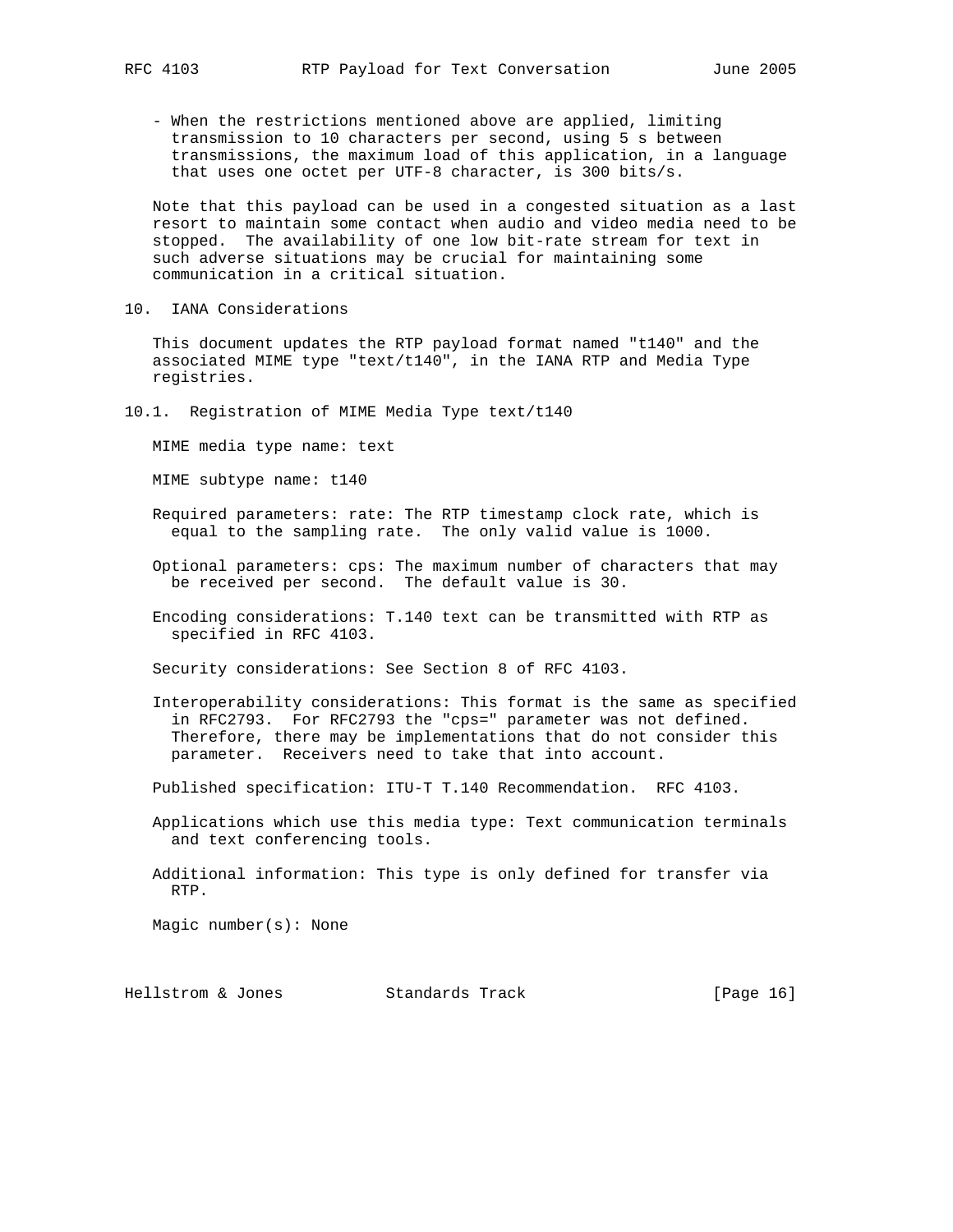File extension(s): None Macintosh File Type Code(s): None

 Person & email address to contact for further information: Gunnar Hellstrom E-mail: gunnar.hellstrom@omnitor.se

Intended usage: COMMON

| Author                      | / Change controller: |
|-----------------------------|----------------------|
| Gunnar Hellstrom            | IETF avt WG          |
| gunnar.hellstrom@omnitor.se |                      |

10.2. SDP Mapping of MIME Parameters

 The information carried in the MIME media type specification has a specific mapping to fields in the Session Description Protocol (SDP) [7], which is commonly used to describe RTP sessions. When SDP is used to specify sessions employing the text/t140 format, the mapping is as follows:

- The MIME type ("text") goes in SDP "m=" as the media name.
- The MIME subtype (payload format name) goes in SDP "a=rtpmap" as the encoding name. The RTP clock rate in "a=rtpmap" MUST be 1000 for text/t140.
- The parameter "cps" goes in SDP "a=fmtp" attribute.
- When the payload type is used with redundancy according to RFC 2198, the level of redundancy is shown by the number of elements in the slash-separated payload type list in the "fmtp" parameter of the redundancy declaration as defined in RFC 4102 [9] and RFC 2198 [3].
- 10.3. Offer/Answer Consideration

 In order to achieve interoperability within the framework of the offer/answer model [10], the following consideration should be made:

 - The "cps" parameter is declarative. Both sides may provide a value, which is independent of the other side.

Hellstrom & Jones Standards Track [Page 17]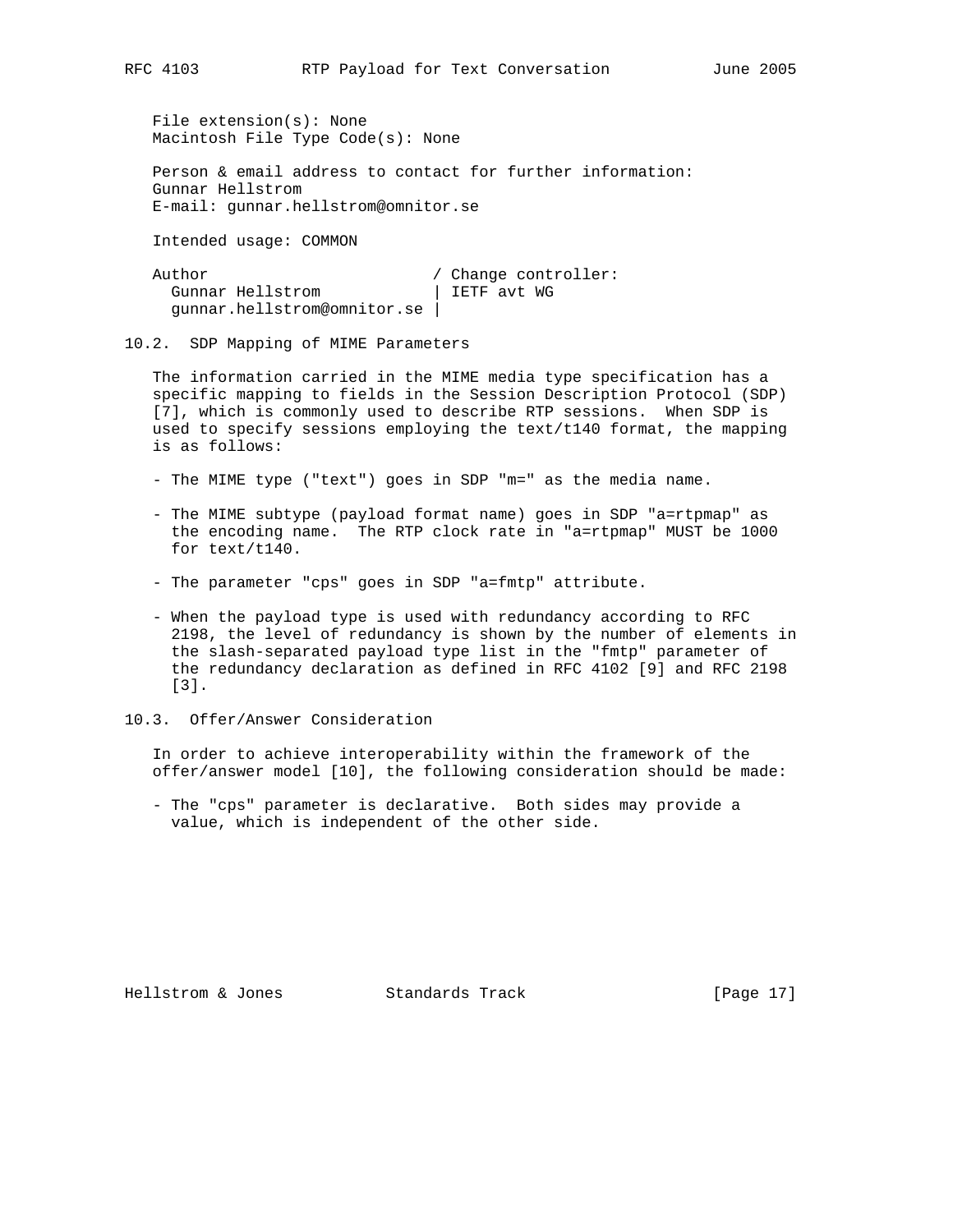11. Acknowledgements

 The authors want to thank Stephen Casner, Magnus Westerlund, and Colin Perkins for valuable support with reviews and advice on creation of this document, to Mickey Nasiri at Ericsson Mobile Communication for providing the development environment, Michele Mizarro for verification of the usability of the payload format for its intended purpose, and Andreas Piirimets for editing support and validation.

- 12. Normative References
	- [1] ITU-T Recommendation T.140 (1998) Text conversation protocol for multimedia application, with amendment 1, (2000).
	- [2] Schulzrinne, H., Casner, S., Frederick, R. and V. Jacobson, "RTP: A Transport Protocol for Real-Time Applications", RFC 3550, July 2003.
	- [3] Perkins, C., Kouvelas, I., Hodson, O., Hardman, V., Handley, M., Bolot, J., Vega-Garcia, A., and S. Fosse-Parisis, "RTP Payload for Redundant Audio Data", RFC 2198, September 1997.
	- [4] Bradner, S., "Key words for use in RFCs to Indicate Requirement Levels", BCP 14, RFC 2119, March 1997.
	- [5] ISO/IEC 10646-1: (1993), Universal Multiple Octet Coded Character Set.
	- [6] Yergeau, F., "UTF-8, a transformation format of ISO 10646", STD 63, RFC 3629, November 2003.
	- [7] Handley, M. and V. Jacobson, "SDP: Session Description Protocol", RFC 2327, April 1998.
	- [8] Rosenberg, J. and H. Schulzrinne, "An RTP Payload Format for Generic Forward Error Correction", RFC 2733, December 1999.
	- [9] Jones, P., "Registration of the text/red MIME Sub-Type", RFC 4102, June 2005.
	- [10] Rosenberg, J. and H. Schulzrinne, "An Offer/Answer Model with the Session Description Protocol (SDP)", RFC 3264, June 2002.
	- [11] Schulzrinne, H. and S. Casner, "RTP Profile for Audio and Video Conference with Minimal Control", STD 65, RFC 3551, July 2003.
	- [12] Postel, J., "Internet Protocol", STD 5, RFC 791, September 1981.

Hellstrom & Jones Standards Track [Page 18]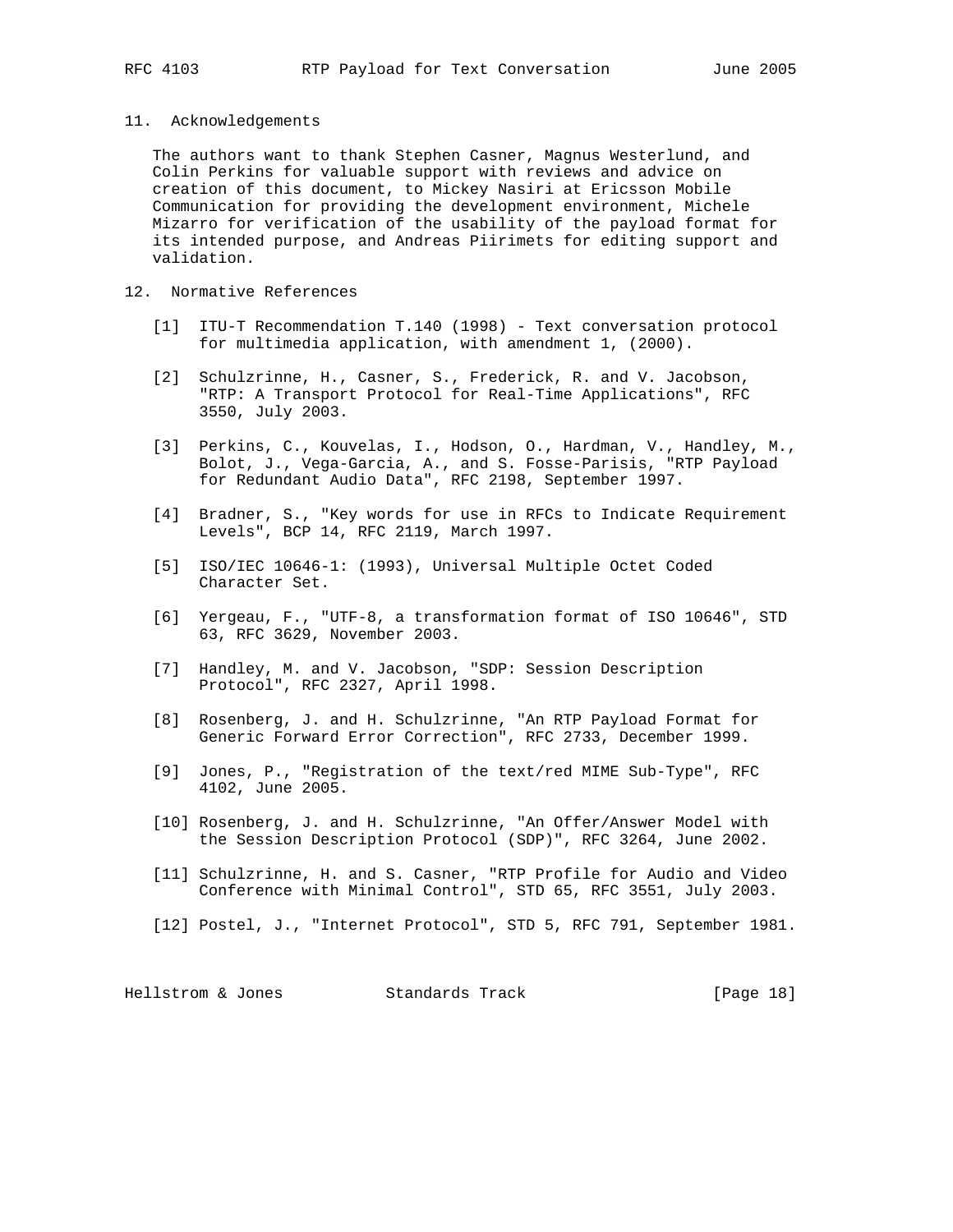13. Informative References

- [13] Floyd, S. and J. Kempf, "IAB Concerns Regarding Congestion Control for Voice Traffic in the Internet", RFC 3714, March 2004.
- [14] Baugher, M., McGrew, D., Naslund, M., Carrara, E., and K. Norrman, "The Secure Real-time Transport Protocol (SRTP)", RFC 3711, March 2004.
- [15] Schulzrinne, H. and S. Petrack, "RTP Payload for DTMF Digits, Telephony Tones and Telephony Signals", RFC 2833, May 2000.
- [16] Hellstrom, G., "RTP Payload for Text Conversation", RFC 2793, May 2000.
- [17] ITU-T Recommendation F.703, Multimedia Conversational Services, November 2000.

Authors' Addresses

 Gunnar Hellstrom Omnitor AB Renathvagen 2 SE-121 37 Johanneshov Sweden

 Phone: +46 708 204 288 / +46 8 556 002 03 Fax: +46 8 556 002 06 EMail: gunnar.hellstrom@omnitor.se

 Paul E. Jones Cisco Systems, Inc. 7025 Kit Creek Rd. Research Triangle Park, NC 27709 **USA** 

 Phone: +1 919 392 6948 EMail: paulej@packetizer.com

Hellstrom & Jones Standards Track [Page 19]